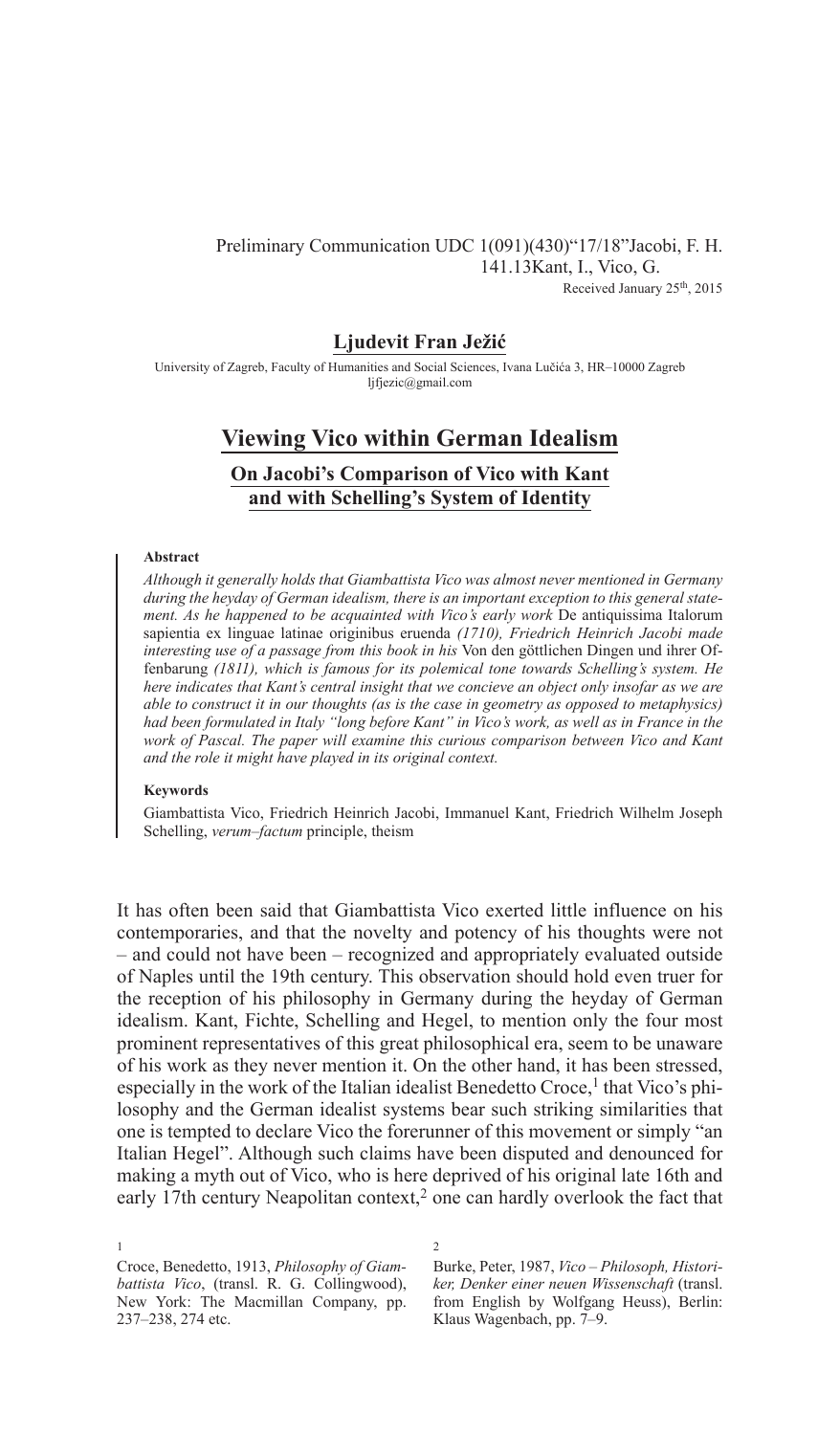Vico was the founder of the modern philosophy of history, which was central to Hegel's system, and the founder of the modern philosophy of mythology, which became central to Schelling's thought in 1797 when the so-called *Das älteste Systemprogramm des deutschen Idealismus* was presumably written.<sup>3</sup>

However, I shall neither attempt to confront these claims by tracing each of them back to its origin, nor shall I try to evaluate them as such in this presentation. Instead, I shall restrict myself to a description and exploration of an account of Vico's philosophy written in the heyday of German idealism by its most controversial and influential adversary. This adversary, who may be rightly called "the gadfly of the post-Kantian idealist movement", is Friedrich Heinrich Jacobi (b. 25 January 1743 in Düsseldorf, d. 10 March 1816 in Munich). Being a religious enthusiast from an early age, Jacobi developed a specific and strongly personal devotion to God, which was often criticized for its sentimentality yielding most of his inspiring writings in an unsystematic form. His profound mind and noble character were nevertheless always widely acknowledged, and already Hegel readily gave him a distinguished place in the history of German idealism. In Hegel's *Lectures on the history of philosophy* the first chapter of the section entitled "The latest German philosophy" is entirely devoted to Jacobi's philosophy, followed only by chapters on Kant, Fichte and Schelling. Jacobi came to be widely known and was continuously present in the discussions of his time because he eagerly engaged in controversies with leading rationalist or idealist philosophers. In distinct and elaborate treatises over a span of more than three decades he proved to be the only philosopher to dispute with Leibniz-Wolffian metaphysician Moses Mendelssohn, critical idealist Immanuel Kant and post-Kantian idealists Fichte and Schelling.

Jacobi's account of Vico is built into a controversist work known in the history of philosophy for its covert polemic against Schelling's pantheistic philosophy of nature and system of identity. This is Jacobi's latest single work *Von den göttlichen Dingen und ihrer Offenbarung* (1811) (*Of Things Divine and Their Revelation*). Although it is not restricted to this polemic and overtly begins as Jacobi's extended review of the sixth volume of the collected works of Matthias Claudius (Wandsbecker Bote), the second half turns into an explication of Jacobi's theism and an accusation of implicit atheism against the pantheism of the philosophy of identity. This so stirred Schelling that he wrote and published *F. W. J. Schellings Denkmal der Schrift von den göttlichen Dingen etc. des Herrn Friedrich Heinrich Jacobi und der ihm in derselben gemachten Beschuldigung eines absichtlich täuschenden, Lüge redenden Atheismus* (1812) the following year as a lengthy and bitter reply. In the ensuing period until the end of his life Jacobi devoted himself to preparing a collected edition of his works, but he died before its completion. Although Jacobi left Schelling's reply without a direct response, the lengthy foreword to the fourth volume of his collected works, the last Jacobi wrote, is still filled with polemical overtones against Schelling's views.

Turning to Jacobi's account of Vico we should first briefly address the question of how Jacobi came to be aware of Vico's views and which of Vico's works he was familiar with. From what Croce reports in his monograph on Vico,<sup>4</sup> we can see that three men, all of whom were close to Jacobi and influential in his life – Hamann, Herder, and Goethe – all knew of Vico from their travels to Italy, and that Goethe himself lent *Scienza nuova* to Jacobi in 1792. This book must have aroused Jacobi's interest in Vico's philosophy and his other works. Indeed, in the aforementioned 1811 work, he cites an early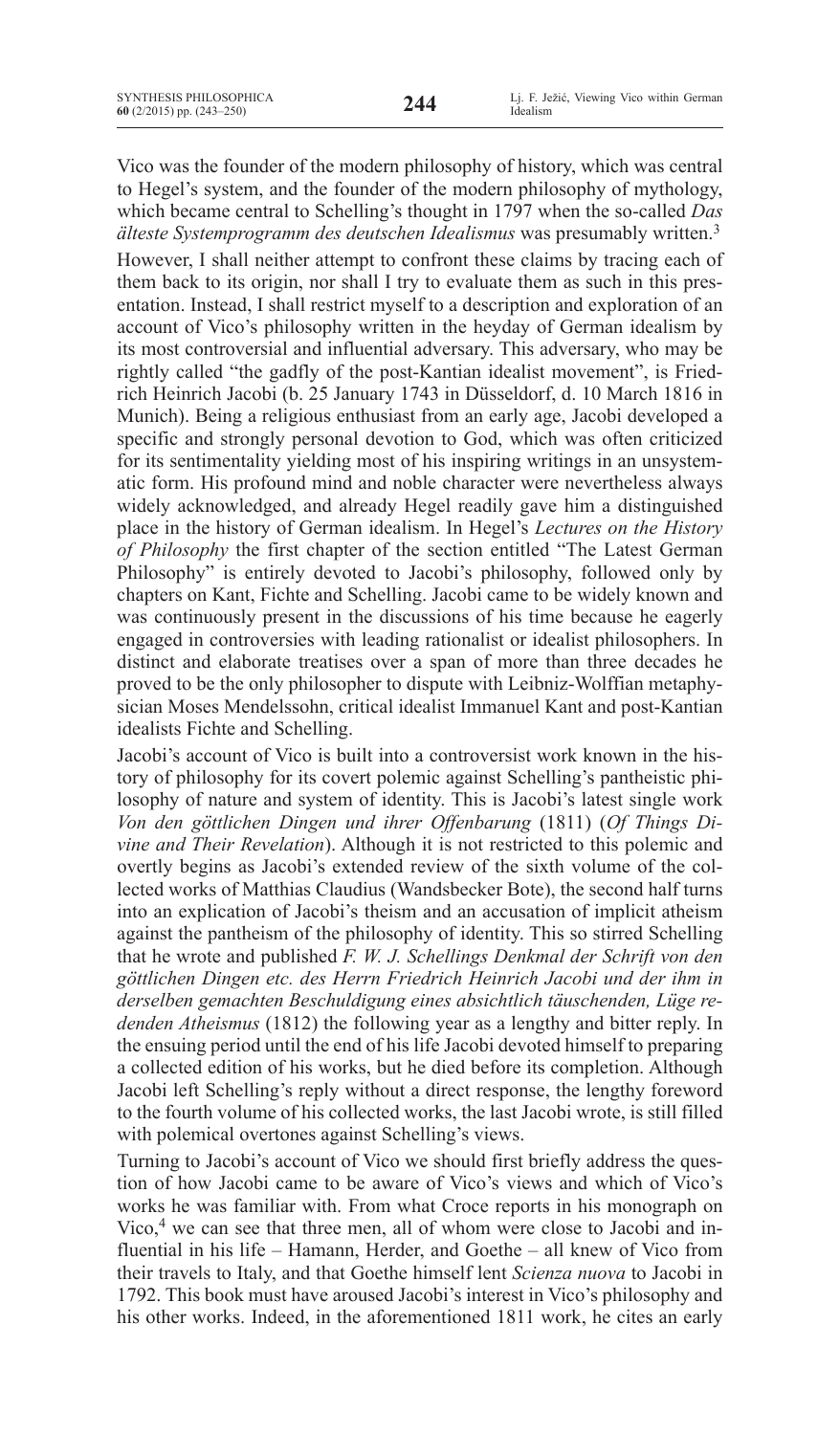work by Vico written in Latin entitled *De antiquissima Italorum sapientia ex linguae latinae originibus eruenda* (1710). There are more points of convergence between Vico's and Jacobi's views than one would expect at first. However, we shall restrict ourselves here to one central point of convergence and to one of its instances. They converge in their common belief as theists in a personal God, whose providence guides the history of mankind. An instance of this view common to both is that they find primordial governments or constitutions to be necessarily theocratic or divine.<sup>5</sup> Another reason that, among all the German philosophers of this period, Vico attracted Jacobi's attention specifically and found an honourable place in one of his books lies in Jacobi's exceptional propensity for reading classical and modern English, French and Italian philosophical literature as well as for citing other authors, sometimes at length, in support of his own view.

Let us now turn to the narrower context within which Vico is mentioned in Jacobi's *Von den göttlichen Dingen und ihrer Offenbarung* (1811). Approximately in the middle of his book,<sup>6</sup> Jacobi closes his review and discussion on the religious views of his old friend Matthias Claudius and heralds to bring now his own religious convictions to light. These are the same views he held in his first writings more than twenty five years earlier during the pantheism controversy with Mendelssohn. However, the philosophical scene in Germany had changed drastically in the meanwhile and Jacobi is resolved to make a sharp contrast between Kant's critical philosophy, on the one hand, and Fichte's science of knowledge and Schelling's philosophy of identity as its "two daughter philosophies", on the other. To be sure, the emphasis is placed on Schelling's latest idealistic system because Jacobi already expressed his observations and reservations concerning Fichte's and Kant's enterprise in his open letter to Fichte *An Fichte* (or *Jacobi an Fichte*, 1799) and *Ueber das Unternehmen, die Vernunft zum Verstande zu bringen* (1802). Although Kant exerted a great deal of effort to show that all speculation presumptuously aimed at objectively demonstrating the existence of God, the immortality of the human soul, and the freedom of human will had proven to be and would remain futile, he nevertheless, as Jacobi observes, held the common conviction that these three ideas constitute the main object of philosophy. Everything else that philosophy is concerned with serves as no more than a means by which to arrive at these ideas and to prove their reality. After showing that this goal could not be attained straightforwardly on the theoretical path of reason, Kant invented a roundabout way in which we are led by our practical use of reason in moral matters. The categorical or unconditional imperative of the moral law we find in ourselves testifies that we are ordered to be free from conditioned actions, and if we only do what we ought to out of reverence for this moral law, we may hope that there is an intelligent God who will freely grant our immortal soul the blissfulness it has made itself worthy of. However, this

4

Croce, *Philosophy of Giambattista Vico*, p. 271.

5

Vico, Giambattista (1948), *The New Science of Giambattista Vico. Translated from the*  *third edition (1744) by Thomas Goddard Bergin and Max Harold Fisch*, Ithaca & New York: Cornell University Press, p. 305 (paragraph 925); Jacobi, Friedrich Heinrich, 1816 (reprographic reprint 1968), *Werke. Dritter Band*, Leipzig: Gerhard Fleischer der Jüngere, p. 244.

Jacobi, *Werke. Dritter Band*, p. 339.

6

<sup>3</sup> Verene, Donald Phillip, 2002, "Giambattista Vico", in: Nadler, Steven (ed.), *A Companion to Early Modern Philosophy*, Oxford: Blackwell, p. 562–572, here p. 570.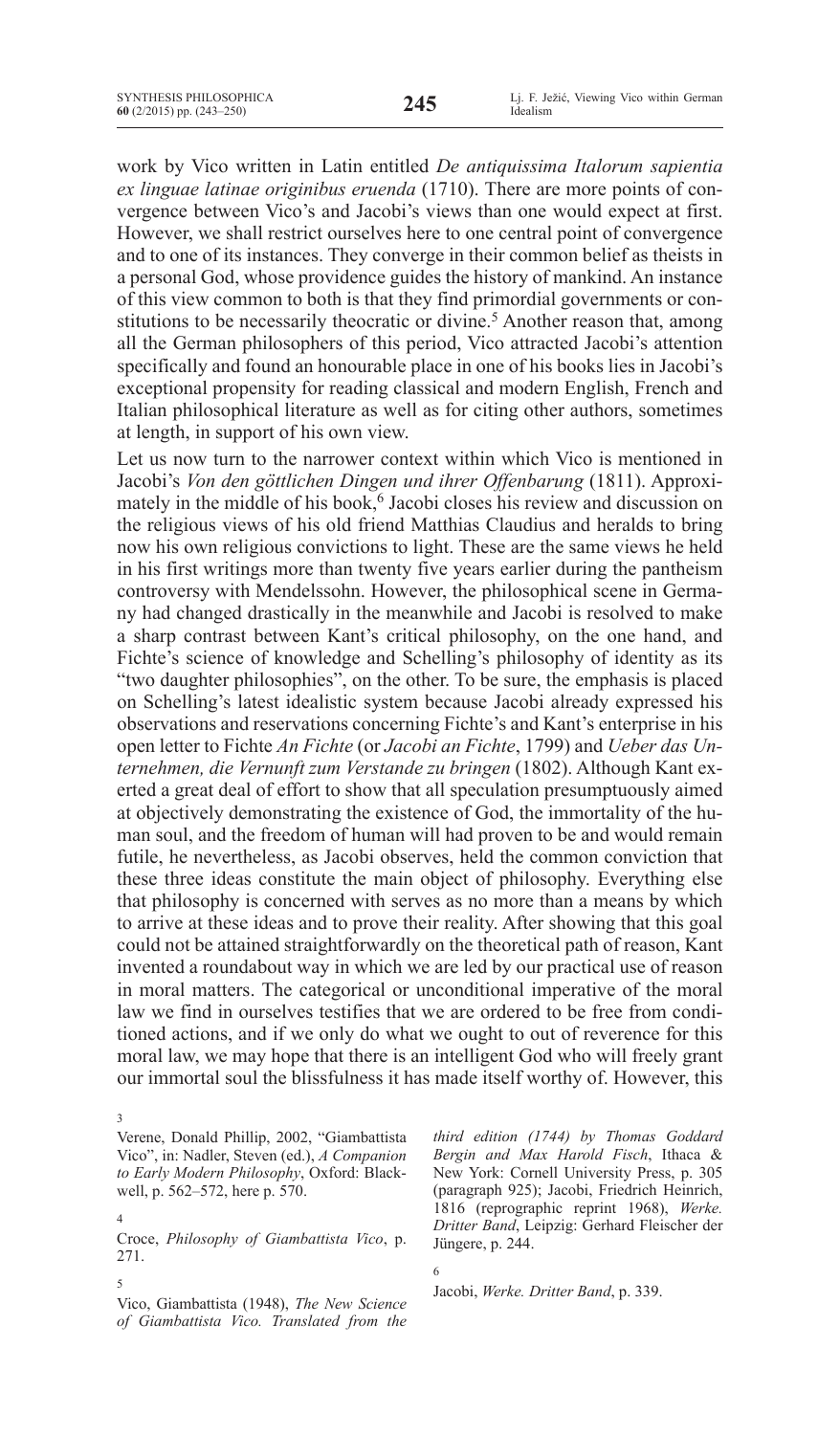conciliatory solution of Kant's, famously presented in Reinhold's *Briefe über die Kantische Philosophie* / *Letters on Kantian philosophy* (1786–1787) and then highly praised by many, had already been abandoned by Fichte in his ethics (*System der Sittenlehre*, 1798). Here, God ceased to be the indispensable discrete cause of the moral world order and became the moral world order itself. Because of this claim, Fichte even came to be expelled from Jena under the accusation of atheism by the authorities. However, as Jacobi vividly describes, this did not prevent Schelling's system from going even further as "the other daughter of the critical philosophy" and fully annihilating the remaining difference between the philosophy of nature and moral philosophy, i.e. between necessity and freedom, and openly teaching that only nature exists and nothing beyond it.<sup>7</sup> Schelling must have come to his naturalism, according to Jacobi, because he had presupposed that philosophy must overcome every dualism and start from an absolute principle. Materialism and idealism would arise from such a principle as twins, as two faces of one and the same "ideal-materialism", a form of reversed or enlightened Spinozism. Just as Jacobi combated Spinozism during the pantheism controversy, seeing it as the perfect expression of the atheistic and fatalistic tendency of every rationalism, he now combatted Schelling's system of identity. To clearly detect the starting point from which materialism's and idealism's conflicting claims were annihilated and overcome in their higher unity, Jacobi turned to what he calls "the core of Kant's philosophy". And this is an insight that Vico and Pascal were already familiar with.

In Jacobi's interpretation, this is the truth that Kant had made perfectly evident: we can conceive of an object only insofar as we can construct it in our thoughts, produce it in our intellect. Since we can not produce substances, but only movements and combinations of movements or figures outside of us, and only concepts and combinations of concepts inside of us, referring to perceptions of either the inner or the outer sense, there are only two sciences in the strict sense of the word: mathematics and general logic. Every other field of knowledge acquires the characteristic of science only insofar as its objects can be transformed into mathematical and logical objects by a kind of transubstantiation. Since this can not be done with the objects of metaphysics, i. e. with God, freedom and immortality, we can not decide from the principles of mathematics and logic whether there is a reality corresponding to these three ideas or not.

This Kantian revolution in speculative philosophy can be compared, just as Kant himself compares it in the second preface to his *Critique of Pure Reason*, to Copernicus' revolution in astronomy two centuries earlier. However, just as Copernicus' system had its precursors in the heliocentric systems of classical antiquity, so did Kant have at least two forerunners that Jacobi knew of: Vico in the first half of the 18th century in Italy and Pascal in the mid-17th century in France. Fully aware that Kant had probably never read Vico, Jacobi nevertheless cites a passage from Vico's early work *De antiquissima Italorum sapientia ex linguae latinae originibus eruenda* (1710) (*On the Most Ancient Wisdom of Italians Unearthed from the Origins of Latin Language*). As the title itself suggests, the work broadly resembles Plato's *Cratylus* in that it searches for ancient wisdom preserved within some Latin words as though they came from some sort of "esoteric doctrine" (*interiori aliqua doctrina profecta*) in contrast to people's vulgar use (*vulgaris populi usus*) of Latin.8 Although the first chapter opens with Vico's famous *verum–factum principle*  claiming that "Latinis verum et factum reciprocantur, seu, ut scholarum vulgus loquitur, convertuntur" (What is true and what is made /produced/ mutu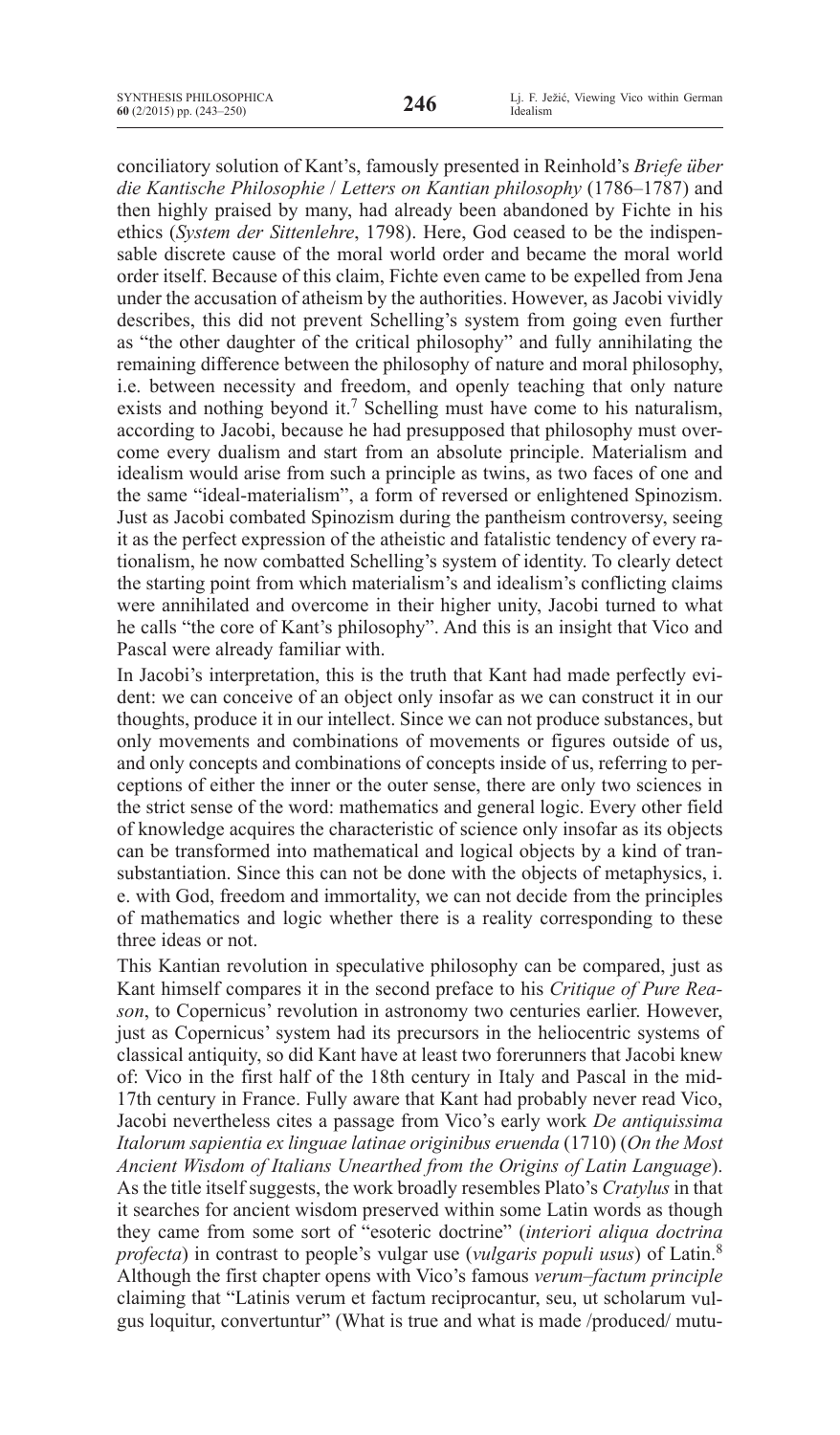ally correspond in the view of the Latins, or – as scholars say – they are convertible.), $9$  the passage Jacobi cites is an abridged ending of the third chapter. This chapter deals with causes and presupposes the *verum–factum* principle to explain what it means to prove something from its causes:

"nam si verum est, quod factum; probare per caussas idem est ac efficere; et ita caussa et negocium idem erit, nempe operatio; et idem factum et verum, nempe effectus." (If what is true is what is made /produced, a fact/, then to prove something from its causes is one and the same as to make it /produce it/. Thus to cause and to trade will be the same, namely to operate; and what is made /produced/ and what is true are one and the same, namely what is effected.)<sup>10</sup>

Hence it follows that arithmetic and geometry truly demonstrate or produce their proofs from causes because the human mind contains elements of their truths, which it can therefore dispose of and combine, and on the basis of which, when ordered and combined, the truth which the mind demonstrates exists. What is true is the same as what is made because demonstration is here the same as operation.<sup>11</sup> This, however, is not the case in physics. Here we can not produce proofs from causes because the elements of natural things are outside of us. However finite they may be, we would nevertheless need infinite virtue to be able to dispose of them, combine them and produce an effect out of them.12 Now, here starts Jacobi's aforementioned quotation from Vico's work, which itself begins with Vico's own quotation from his work two years prior, *De nostri temporis Studiorum Ratione* (1708):

"geometrica ideo demonstramus, quia facimus, physica si demonstrare possemus, faceremus." (We demonstrate geometrical truths, for we make them, and if we were able to demonstrate physical truths, we would also produce them.)

For Vico, however, this is obviously not the case. Only God can make nature and actually creates it *ex nihilo*. The same is corroborated by Jacobi's following short quotation from Pascal: *Ce qui passe la Géométrie, nous surpasse*. (What goes beyond geometry, surpasses us.)

There is more to Jacobi's longer quotation from Vico, the remainder of which is the ending of the third chapter, abridged by Jacobi. The quotation runs as follows:

"Hinc impiae curiositatis notandi, qui Deum a priori probare student. Metaphysici veri claritas eadem ac lucis, quam non nisi per opaca cognoscimus; nam non lucem, sed lucidas res videmus. Physica sunt opaca, nempe formata et finita, in quibus metaphysici veri lumen videmus." (Hence those who try to demonstrate God a priori should be stigmatized for impious curiosity. The light of the metaphysical truth is the same as sunlight, which we can cognize only through opaque things, for we do not see the light, but things that are under the light. Physical things are opaque, i. e. formed and finite, and in them we see the light of the metaphysical truth.)<sup>13</sup>

7 Ibid., p. 347.

## 8

Vico, Giambattista, 1835, *J. B. Vici opera latina, recensuit et illustravit Joseph Ferrari*, *tomus I.*, Mediolani: Societas typhographica classicorum Italiae scriptorum, p. 49.

9 Ibid*.,* p. 52 (Caput I).

10 Ibid*.,* p. 63 (Caput III).

11

"Et ideo a caussis demonstrant, quia mens humana continet elementa verorum, quae digerere et componere possit; et, ex quibus dispositis et compositis, existit verum quod demonstrat; ut demonstratio eadem ac operatio sit, et verum idem ac factum." Ibid., p. 63.

12

"Atque ob idipsum physica a caussis probare non possumus, quia elementa rerum naturalium extra nos sunt. Nam quanquam essent finita, tamen infinitae virtutis est ea dirigere, componere, et ex iis effectum dare." Ibid.

13

Jacobi, *Werke. Dritter Band*, p. 353.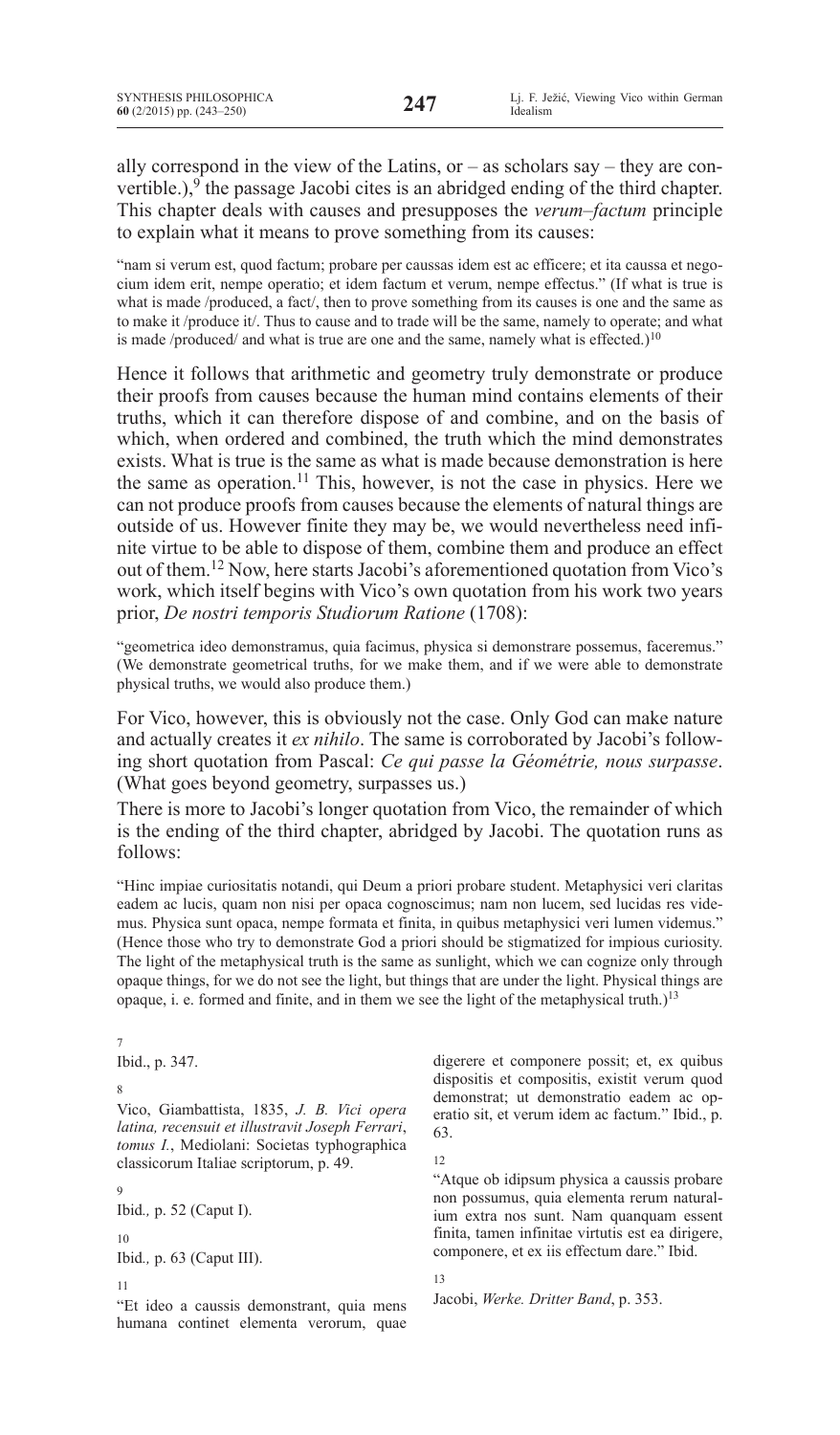Jacobi could have at least two reasons for citing this curious quotation. The first is to explain the implication of the aforementioned *verum–factum* principle for natural theology which tries to demonstrate the existence of God as an unconditioned cause from the existence of the world as its conditioned effect. The second reason is to provide, by means of Vico's striking comparison, an illustration of what our knowledge of God derived from His creation is really like. As finite beings, we can not comprehend God as the Absolute directly, just as we do not discern anything when looking directly at the Sun. However, when we turn our gaze from the Sun to the opaque things under its light, we discern the sunlight in them.

Although from Kant's aforementioned discovery, or, as we may add to Jacobi's words, from Vico's *verum–factum* principle to Schelling's system of identity, there was only one step to take, Kant and – we might add – Vico never took that step. Jacobi asks himself why this is so. Agreeing with Bouterwerk and Fries' expositions describing the new idealism as having consequently developed out of Kant's on the one hand but contrary to its spirit on the other, Jacobi contrasts Kant and Schelling by contrasting their forerunners (*Vorläufer*): just as much as Plato's philosophy is contrary to that of Spinoza, so is Kant and, we may add, Vico's philosophy contrary to Schelling's philosophy of oneness (*Alleinheitslehre*).<sup>14</sup> Jacobi's comparison is justified insofar as Schelling repeatedly proclaimed Spinoza to be his forerunner, and Kant intentionally called his highest concepts of God, immortality, and freedom ideas in keeping with Plato's use of the word.

From today's perspective, the way in which Jacobi managed to compare and contrast philosophers as different as Plato, Pascal, Vico, Spinoza, Kant, Fichte, and Schelling seems ingenious. He saw the early central insight of Vico as a prefiguration of the core of Kant's philosophy; however, he did admit that it nurtures a tendency to develop into a productive principle of idealism. This principle is most clearly expressed in Schelling's system of identity, but it is already present in Fichte's science of knowledge (which was therefore rightly labelled by Manfred Frank as *Produktionsidealismus*).<sup>15</sup> In his polemic against Schelling, Jacobi could have sided with Kant, who was an Enlightenment thinker. However, being a Christian thinker, he could lean on Vico even more. The system of productive idealism must have appeared atheistic to him insofar as it presupposes that our mind can imitate God's mind in producing the world. Vico would have fully supported Jacobi's endeavour in this respect. Vico would have also considered letting nature develop in front of us out of an absolute perspective of God, as in Schelling's speculative philosophy of nature, an impious endeavour that surpasses our abilities. In support of this, we can close this paper quoting from *De antiquissima Italorum sapientia*:

"… intellectus verus facultas est, quo, quum quid intelligimus, id verum facimus. Igitur arithmetica, geometria, earumque soboles mechanica sunt in hominis facultate; quia in iis ideo demonstramus verum, quia facimus. Physica autem in facultate Dei Opt. Max. sunt, in quo uno vera facultas est, quia expeditissima et expromptissima est: ut quae in homine facultas est, ea in Deo purissimus actus sit. Atque haec dissertata illud consequitur, quod quemadmodum homo intendendo mentem modos rerum, earumque imagines, et verum humanum gignat; ita Deus intelligendo verum divinum generet, verum creatum faciat."

(True intellect is the faculty by which we produce whatever we conceive. Therefore arithmetic, geometry and their progeny – mechanics – are within the human faculty because we prove the truth in them by producing it. Physics, however, lies within the faculty of God, the Best and the Greatest One, in whom alone the true faculty resides, which is the most efficient and the most obvious, so what is faculty (potentiality) in man, that is the purest act (actuality) in God. From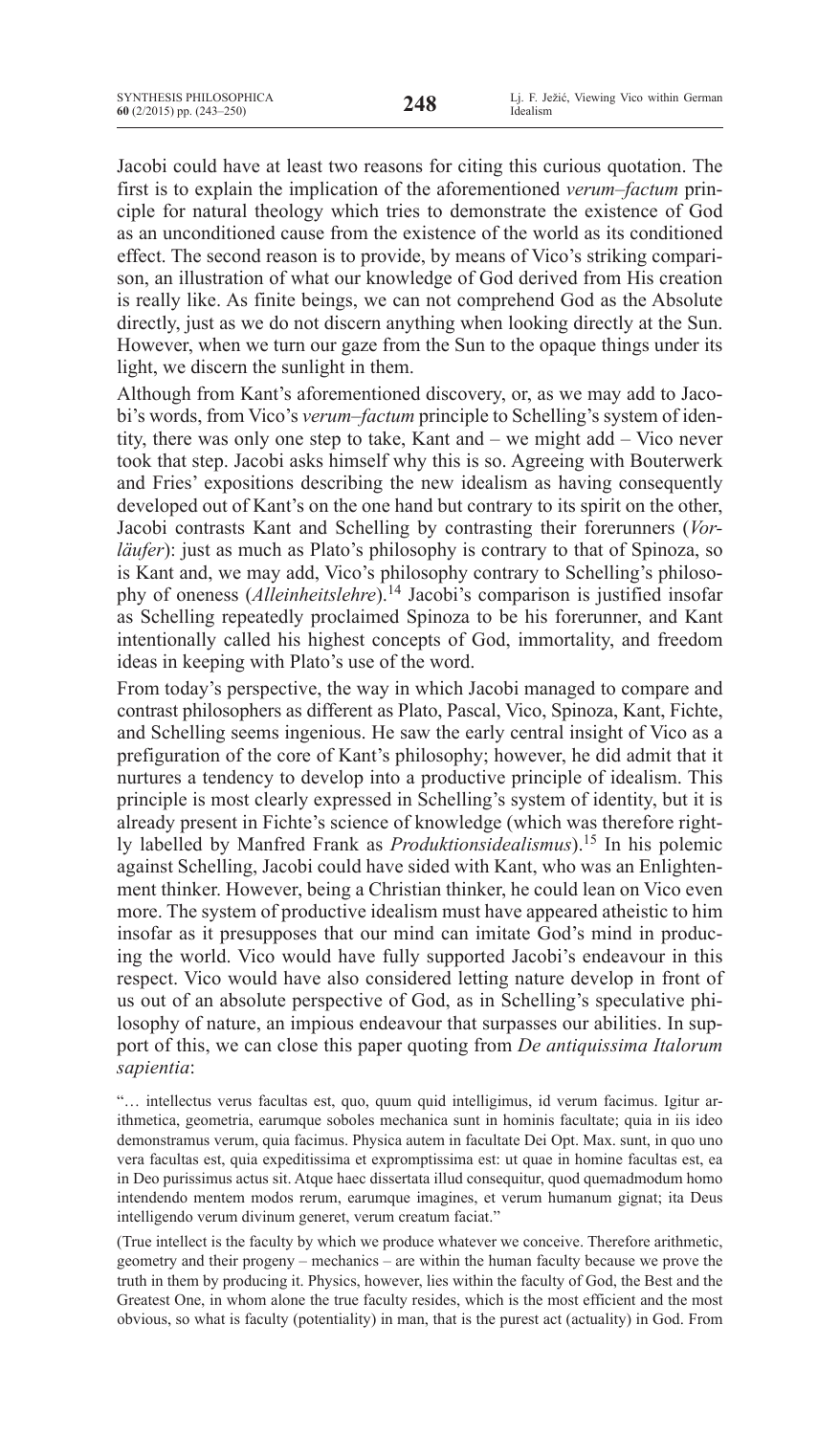this discussion, it follows that – in the manner by which man, by directing his mind, generates the modes of things and their images, and the human truth – thus God, by conceiving, generates the divine truth and makes the truth of creation.)<sup>16</sup>

## **Ljudevit Fran Ježić**

## **Vidjeti Vica pogledom iz njemačkoga idealizma**

## **O Jacobijevoj usporedbi Vica s Kantom i Schellingovim sustavom identiteta**

#### **Sažetak**

*Iako općenito vrijedi da Giambattista Vico biva jedva spomenut u Njemačkoj u vrijeme cvata njemačkoga idealizma, postoji i znatna iznimka ovoj općoj tvrdnji. Slijedom okolnosti upoznat s Vicovim ranim djelom De antiquissima Italorum sapientia ex linguae latinae originibus eruenda (1710.), Friedrich Heinrich Jacobi na zanimljiv je način upotrijebio odlomak iz njega u svojem spisu Von den göttlichen Dingen und ihrer Offenbarung (1811.), slavnome po polemičkome tonu spram Schellingova sustava. Tu Jacobi naznačuje da je Kantov središnji uvid, po kojem poimamo objekt samo ukoliko ga možemo konstruirati u našim mislima (kao što je slučaj u geometriji u oprjeci s metafizikom), već izražen u Italiji »davno prije Kanta« u Vicovu djelu, kao i u Francuskoj u Pascalovu djelu. Članak istražuje ovu zanimljivu usporedbu između Vica i Kanta te ulogu koju je ona mogla imati u svojem izvornome kontekstu.*

#### **Ključne riječi**

Giambattista Vico, Friedrich Heinrich Jacobi, Immanuel Kant, Friedrich Wilhelm Joseph Schelling, načelo verum–factum, teizam

### **Ljudevit Fran Ježić**

# **Vico aus der Sicht des deutschen Idealismus**

## **Über Jacobis Vergleich von Vico mit Kant und mit Schellings Identitätssystem**

#### **Zusammenfassung**

*Obwohl es im Allgemeinen gilt, dass Giambattista Vico während der Blütezeit des deutschen Idealismus in Deutschland kaum erwähnt worden ist, gibt es eine wichtige Ausnahme zu dieser allgemeinen Behauptung. Da er mit Vicos Frühwerk De antiquissima Italorum sapientia ex linguae latinae originibus eruenda (1710) vertraut war, hat Friedrich Heinrich Jacobi auf eine interessante Weise einen Abschnitt aus diesem Buch in seiner Schrift Von den göttlichen Dingen und ihrer Offenbarung (1811.) gebraucht, die für ihren polemischen Ton gegenüber Schellings System berühmt ist. Jacobi gibt hier zu verstehen, dass Kants Haupteinsicht, dass wir einen Gegenstand nur insoweit begreifen, als wir ihn vor uns in Gedanken werden zu lassen vermögen, schon "lange vor Kant" in Italien, in Vicos Werk sowie in Frankreich, in Pascals Werk ihren Ausdruck fand. In diesem Aufsatz wird sowohl dieser eigenartige Vergleich zwischen Vico und Kant als auch die Rolle, die er in seinem ursprünglichen Kontext gespielt haben könnte, untersucht.*

#### **Schlüsselwörter**

Giambattista Vico, Friedrich Heinrich Jacobi, Immanuel Kant, Friedrich Wilhelm Joseph Schelling, das verum-factum-Prinzip, Theismus

16

14 Ibid., pp. 356–357.

15

Frank, Manfred, 1997, '*Unendliche Annäherung'. Die Anfänge der philosophischen Frühromantik*, Frankfurt am Main: Suhrkamp (lectures 5 and 6 Frank derives the *Produktionsidealismus* from Maimon's works).

Vico, *Vici opera latina, recensuit et illustravit Joseph Ferrari*, *tomus I.*, p. 80 (Caput VII).